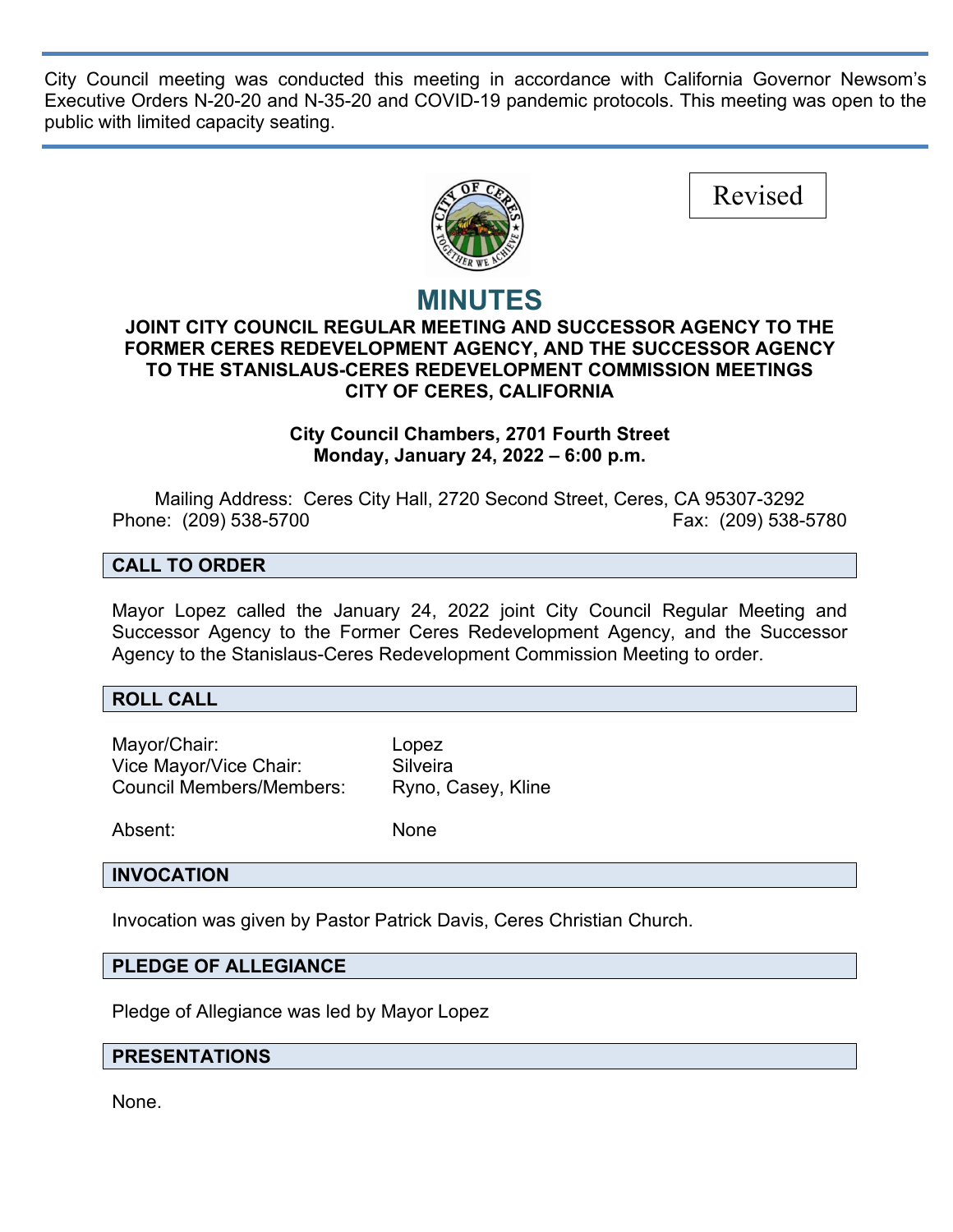#### **CITIZEN COMMUNICATIONS** to the Council on matters not included on the agenda (five minutes).

Gene Yeakley commented and provided photos of an event he observed while driving on Blaker Road near Whitmore Avenue. He contacted Council Member Ryno and asked if that type of event was acceptable. On Tuesday, January 18<sup>th</sup>, Christopher Hoem, Community Development Director, advised that the event was not permitted and was in violation of section 5.09.040 and 5.09.080 and they needed a special event permit for that type of land use. He further referenced an email from Mayor Lopez where he believes Mayor Lopez addressed him expressing his opinion and, in his opinion, asked that he be silenced when expressing his opinion.

John Warren inquired on how Council felt they were disrespected based on the email Gene Yeakley read from Mayor Lopez.

Mary Alton commented that since the last time she had spoken on the problem with resident on 10<sup>th</sup> Street adding multiple dwellings on his property the problem has gotten worse. She further commented that it is a fire hazard and asked for help addressing the issue.

Tracie Peart commented that she has lived on  $10<sup>th</sup>$  Street for 27 years and that the neighbor next door has built on to the property without permits and has moved in 20+ people. She said it was so bad and no one in the City helped that she had to sell her home and move. She commented that there are 4 dwellings on the property now.

Council went to Recess due to technical difficulties with Zoom at 6:22 pm.

The meeting resumed at 6:35 pm.

Tom Clayton inquired on the protocol for having striping on Moore Road completed. He advised one portion was complete, but not the whole thing. He further commented he was unsure if it is part of the city or the county.

Steve Holloway, General Manager of Bertolotti Disposal, updated the City on the status of the new can deliveries and service times. He advised that they had ordered quite a few more trucks over a year ago, but had not received them yet due to a pandemic related delay. They have had to dump 12,000+ more cans with the same trucks they had before. He asked residents to contact Bertolotti if they were having any issues with servicing or if they were missing or had excess cans.

Resident Maria commented on traffic she is experiencing near Walmart when taking and picking up her son from Central Valley High School. She asked when the Service Road overpass would be expanded.

#### **APPOINTMENTS TO BOARDS/COMMISSIONS**

### **CONFLICT OF INTEREST DECLARATION**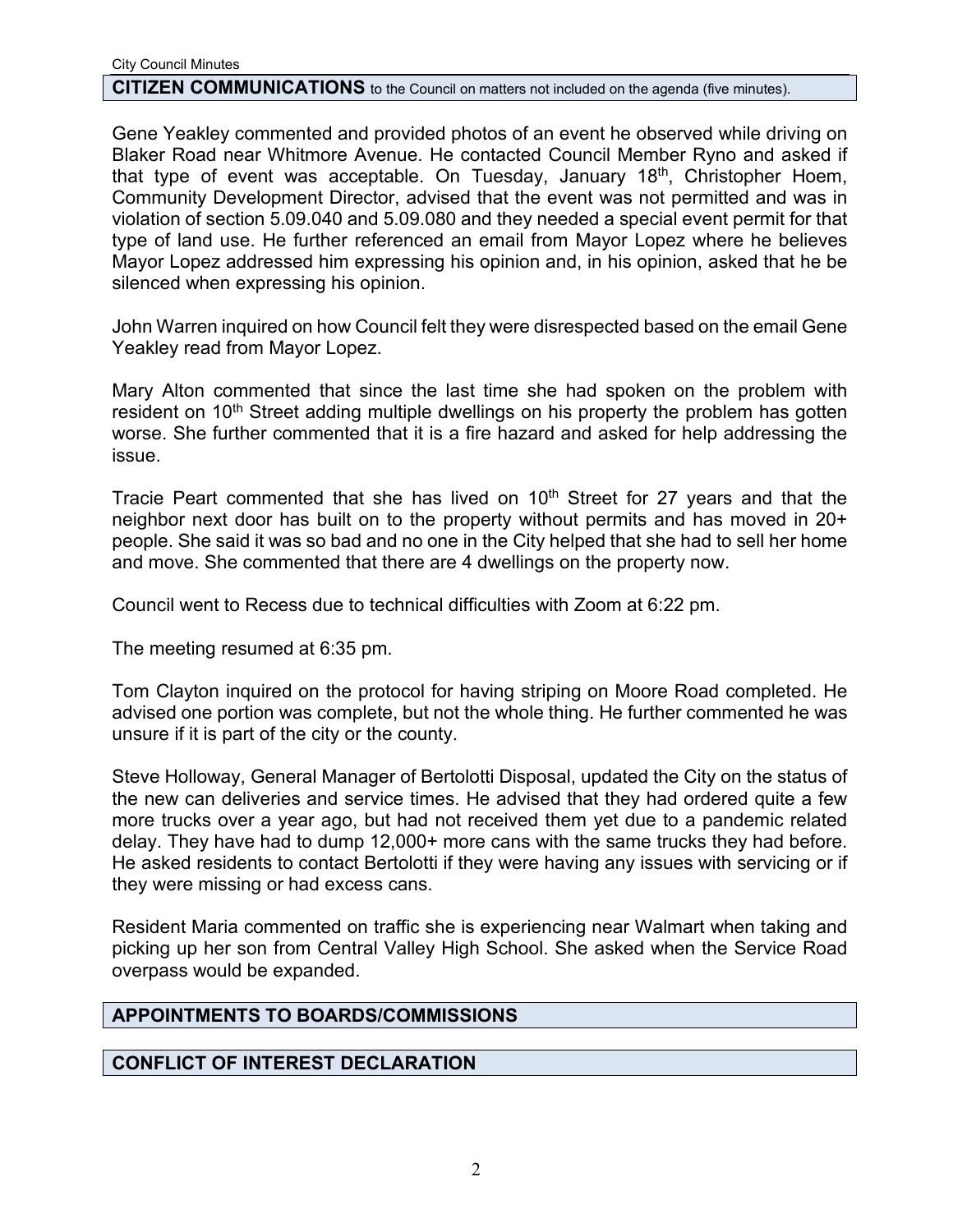#### **CONSENT CALENDAR**

All matters listed on the consent calendar are considered routine in nature and will be enacted by a single motion unless otherwise requested by an individual Council Member or public for special consideration. Otherwise, the recommendation of staff will be accepted and acted upon by roll call vote.

- 1. Clerks Report of Posting. The agenda of the January 24, 2022 City Council meeting was posted on Wednesday, January 19, 2022. (Nayares-Perez)
- 2. Waive Readings. All Readings of Ordinances and resolutions are waived. (Waive reading in full of all ordinances and resolutions on the agenda and declare that said titles which appear on the public agenda shall be determined to have been read by title). (Nayares-Perez)
- 3. Approval of Minutes (Nayares-Perez)
	- a. Minutes of November 9, 2021 Special City Council meeting.
- 4. Register of Audited Demands for Period covering January 5, 2022 through January 12, 2022. (Dias)
- 5. General Correspondence **Information Only**
	- a. Public Works monthly report for December 2021. (Royal)
	- b. Recreation monthly report for December 2021. (Chavez)

Mayor Lopez asked if any Council Member or citizen would like an item pulled from the Consent Calendar and be heard under separate motion. No Items were removed from **Consent** 

**MOTION:** Motion by **Council and Agency Member Kline**, seconded by **Vice Mayor and Vice Chair Silveira**, to approve Consent items 1-5. **5/0/0** Motion passes see below by the following roll call vote:

AYES: 5 Council and Agency Members: Casey, Kline, Ryno, Silveira, Mayor Lopez NOES: 0 Council and Agency Members: None ABSENT: 0 Council and Agency Members: None

# **CONSIDERATION OF ITEM(S) REMOVED FROM THE CONSENT CALENDAR**

# **UNFINISHED BUSINESS**

### **PUBLIC HEARING**

6. **Public Hearing to consider Resolution No. 2022-02,** approving a Whitmore Ranch Specific Plan Reimbursement Fee. (Hoem)

Christopher Hoem, Community Development Director, gave the presentation.

Council Member Kline inquired on why Alvernaz Enterprise was asking for reimbursement now when this occurred years ago.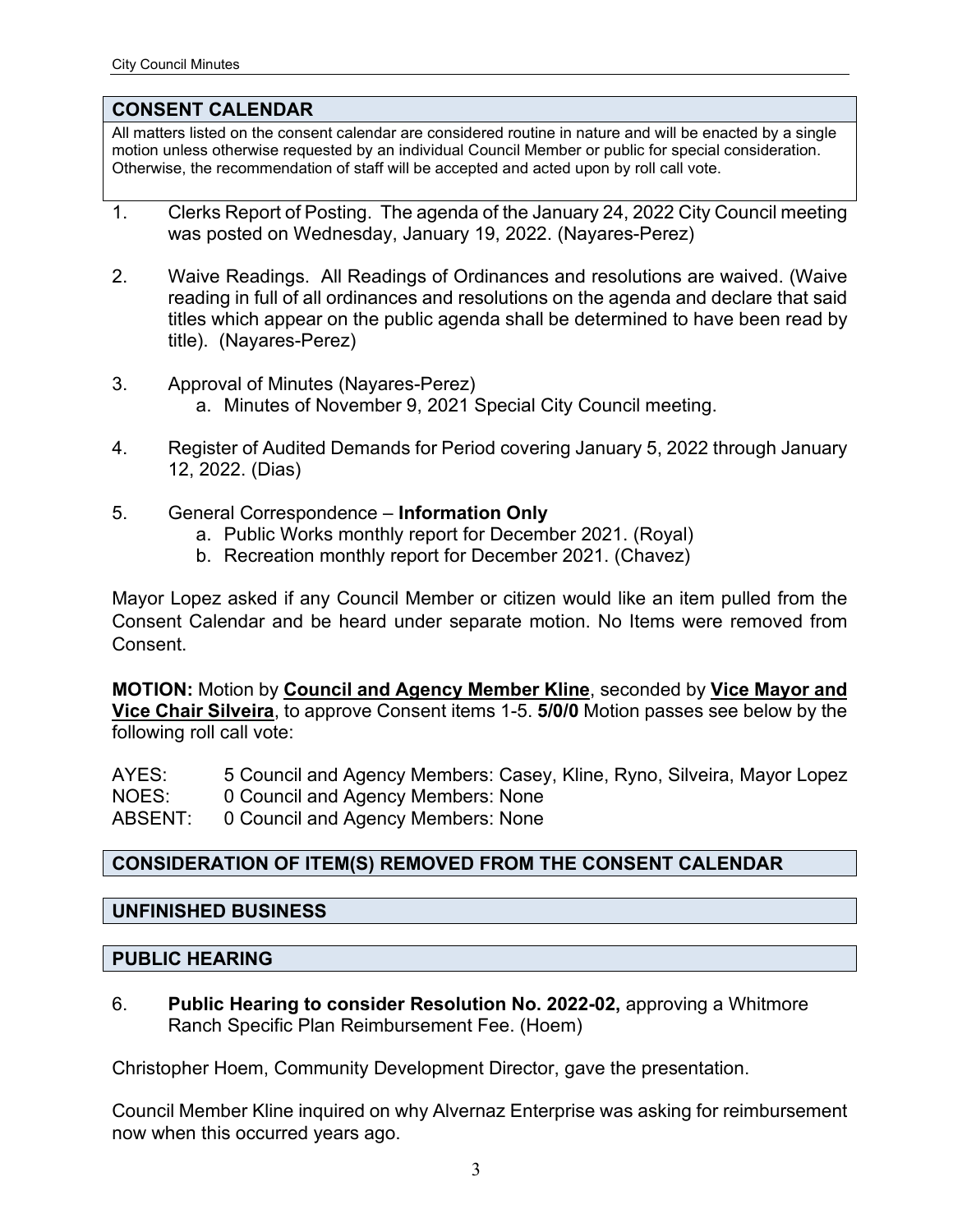Council Member Ryno commented that we have done this in the past and she believes that anybody that wants to take part in the development should be paying their fair share to the Alvernaz's. She further asked to confirm that no City funds were expended and asked for clarification on the \$100 administrative fee and how it will be processed.

Mayor Lopez asked if anyone from the public had any comments and the following citizens spoke:

Resident Maria inquired if the new construction was near Cesar Chavez School and confirmed that only 12 properties would be affected.

**MOTION:** Motion by **Council and Agency Member Ryno**, seconded by **Vice Mayor and Vice Chair Silveira**, approving Resolution 2022-02. **5/0/0** Motion passes see below by the following roll call vote:

AYES: 5 Council and Agency Members: Casey, Kline, Ryno, Silveira, Mayor Lopez NOES: 0 Council and Agency Members: None ABSENT: 0 Council and Agency Members: None

# **NEW BUSINESS**

7. **Resolution No. 2022-03,** approving the formation of a Veterans and Active Military Banner Program Advisory Committee

Mayor Lopez provided a brief overview of the item.

Mayor Lopez asked if anyone from the public had any comments and the following citizens spoke:

Gene Yeakley mentioned that he had not heard of any organization needing more time to submit their applications.

**MOTION:** Motion by **Mayor and Chair Lopez**, seconded by **Council and Agency Member Ryno** to approving Resolution 2022-03. **5/0/0** Motion passes see below by the following roll call vote:

AYES: 5 Council and Agency Members: Casey, Kline, Ryno, Silveira, Mayor Lopez NOES: 0 Council and Agency Members: None

ABSENT: 0 Council and Agency Members: None

8. **Resolution No. 2022-01, (CRA)** appropriating \$2,500 from former City of Ceres Redevelopment Agency (CRA) Administrative Allowance and amending the FY 2021-2022 CRA Successor Agency Annual Budget to remit payment to Opportunity Stanislaus (OS) and approving a Memorandum of Understanding and authorizing the City Manager to execute the MOU with OS. (Hoem)

Christopher Hoem, Community Development Director, introduced David White, Chief Executive Officer of Opportunity Stanislaus, who gave a presentation on the item.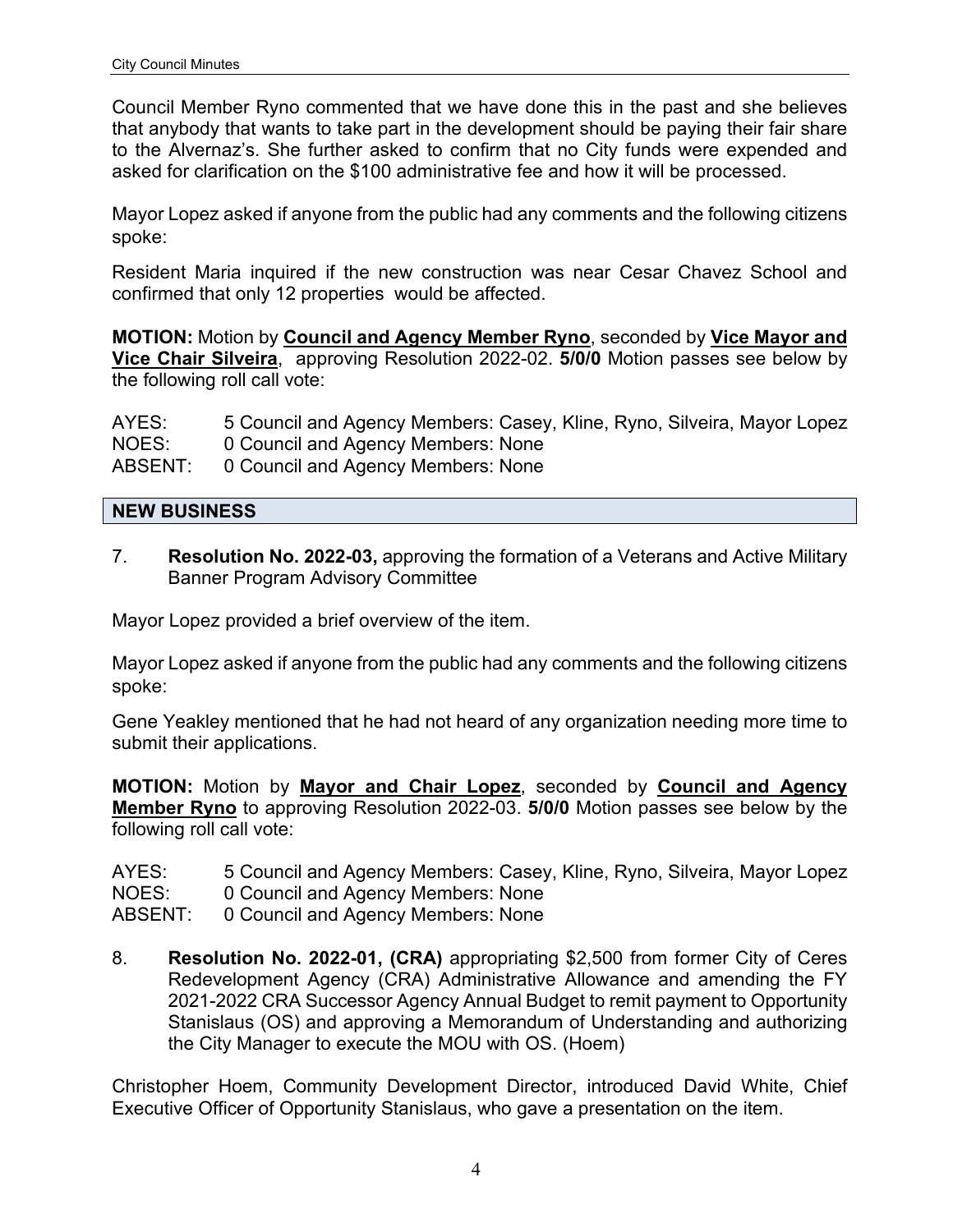City Council Minutes

Council Member Kline commented that he was pleasantly surprised with the responses Opportunity Stanislaus staff gave on his questions. He further commented that the increase they are requesting is very large 9 months into the contract. Council Member Kline voiced his support with the progress he has seen and hopes to see the same kind of progress moving forward.

Council Member Silveira inquired if Opportunity Stanislaus received ARPA funding. He also asked for more detail on how the organization would benefit the Ceres Citizens before offering his support.

Council Member Casey commented that he knows the organization has helped small businesses in the City of Ceres and he supports it 100%.

**MOTION:** Motion by **Council and Agency Member Ryno**, seconded by **Council and Agency Member Casey**, to approving Resolution 2022-01 (CRA). **4/1/0** Motion passes see below by the following roll call vote:

| AYES:   | 4 Council and Agency Members: Casey, Kline, Ryno, Mayor Lopez |
|---------|---------------------------------------------------------------|
| NOES:   | 1 Council and Agency Members: Silveira                        |
| ABSENT: | 0 Council and Agency Members: None                            |

9. **Resolution No. 2022-01, (SCRC)** appropriating \$2,500 from former Stanislaus-Ceres Redevelopment Commission (SCRC) Administrative Allowance and amending the FY 2021-2022 Stanislaus-Ceres Successor Agency Annual Budget to remit payment to Opportunity Stanislaus. (Hoem)

**MOTION:** Motion by **Council and Agency Member Ryno**, seconded by **Council and Agency Member Casey**, to approving Resolution 2022-01 (SCRC). **4/1/0** Motion passes see below by the following roll call vote:

AYES: 4 Council and Agency Members: Casey, Kline, Ryno, Mayor Lopez

NOES: 1 Council and Agency Members: Silveira

ABSENT: 0 Council and Agency Members: None

# **DISCUSSION ITEMS**

10. Discussion and Direction regarding the American Rescue Plan Act (ARPA) funds. (Dias)

Interim City Manager Alex Terrazas gave the presentation.

Council Member Ryno commented on continuing to pick up illegal dumps, the addition of the tree pruning grid, offering help to small businesses, and spending some of the landscape installation at Ochoa Park on Lion's Park.

Mayor Lopez voiced his support of putting funding towards Guillermo Ochoa Park and improvements to the soccer field at River Bluff. He further added, parks signs need to be updated and way finding signs should be added at Ceres exits. In addition, the fire alarm system in the Police Department and City Hall could be updated and someone for code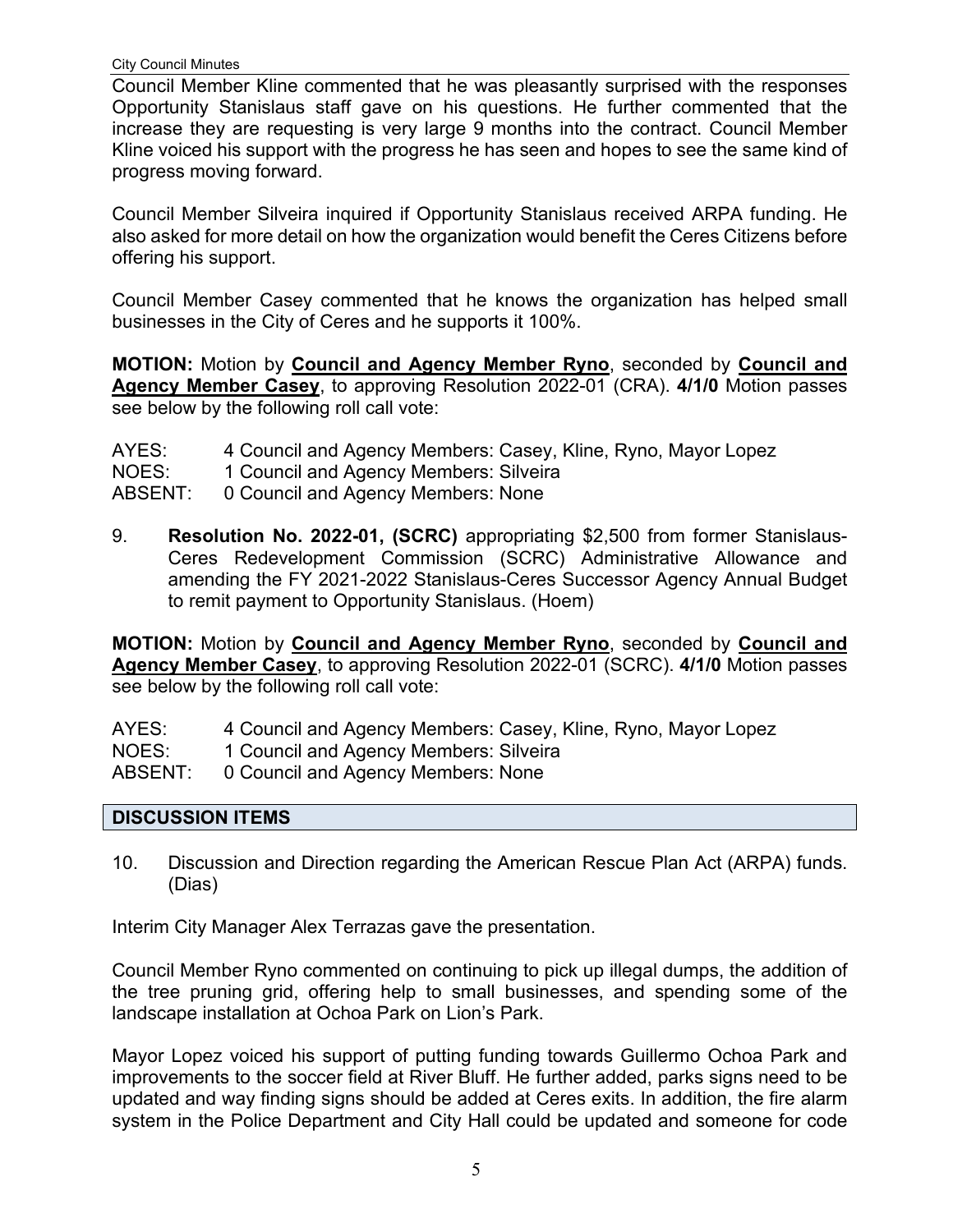enforcement could be brought in on a temporary contract. In relation to Covid, air purifiers could be looked into and mores Covid tests could be provided to the community.

Council Member Silveira suggested \$100,000 be put towards a positive recruitment process for department heads.

Council Member Kline questioned the remodeling of the Council Chambers. He suggested adding monitors for Councilmembers and putting the rest toward the parks. He further inquired on the installation of public safety cameras and suggested code enforcement get temporary help. He also questioned the premium pay the employees received last year and suggested any further amount be shared with small businesses to help them.

Council Member Casey asked that they have more public input even though giving them the opportunity may delay things.

John Warren commented on the camera system and suggested they install a mixture of permanent and mobile cameras. He would like to see a system that sends feed to the dispatchers to be monitored.

Resident Maria voiced her opposition to remodeling and would like to see that money go towards helping small businesses or investing in the parks. She would also like to see more illegal dumping cleanup along El Camino Ave.

**ACTION/DIRECTION:** Council directed staff to bring back a spending plan for Council on future meeting.

# **COUNCILMEMBER REFERRALS**

Council Members request to have an agenda item placed on a future agenda. (Pursuant to Chapter 2- City Council Meetings, J-8. City Council Referrals/Determination of Items for Agenda.)

None.

### **REPORTS**

At this time, any Council Members or City Staff will make an announcement, or report briefly on his or her activities.

- Mayor Nothing to report.
- City Council Council Member Casey commented on the Yes Program and how it benefits young people looking for jobs.

Council Member Kline welcomed Deputy Chief Wise back.

- City Manager Nothing to report.
- City Attorney Nothing to report.
- Departments Police Chief Rick Collins commended the Police Department for the excellent work they did during the critical incident that occurred last Saturday and thanked the County and the Modesto Police Department for their help. He further commented on the camera that has been installed at Whitmore Avenue and Rose Avenue to monitor the illegal dumping that has been occurring.